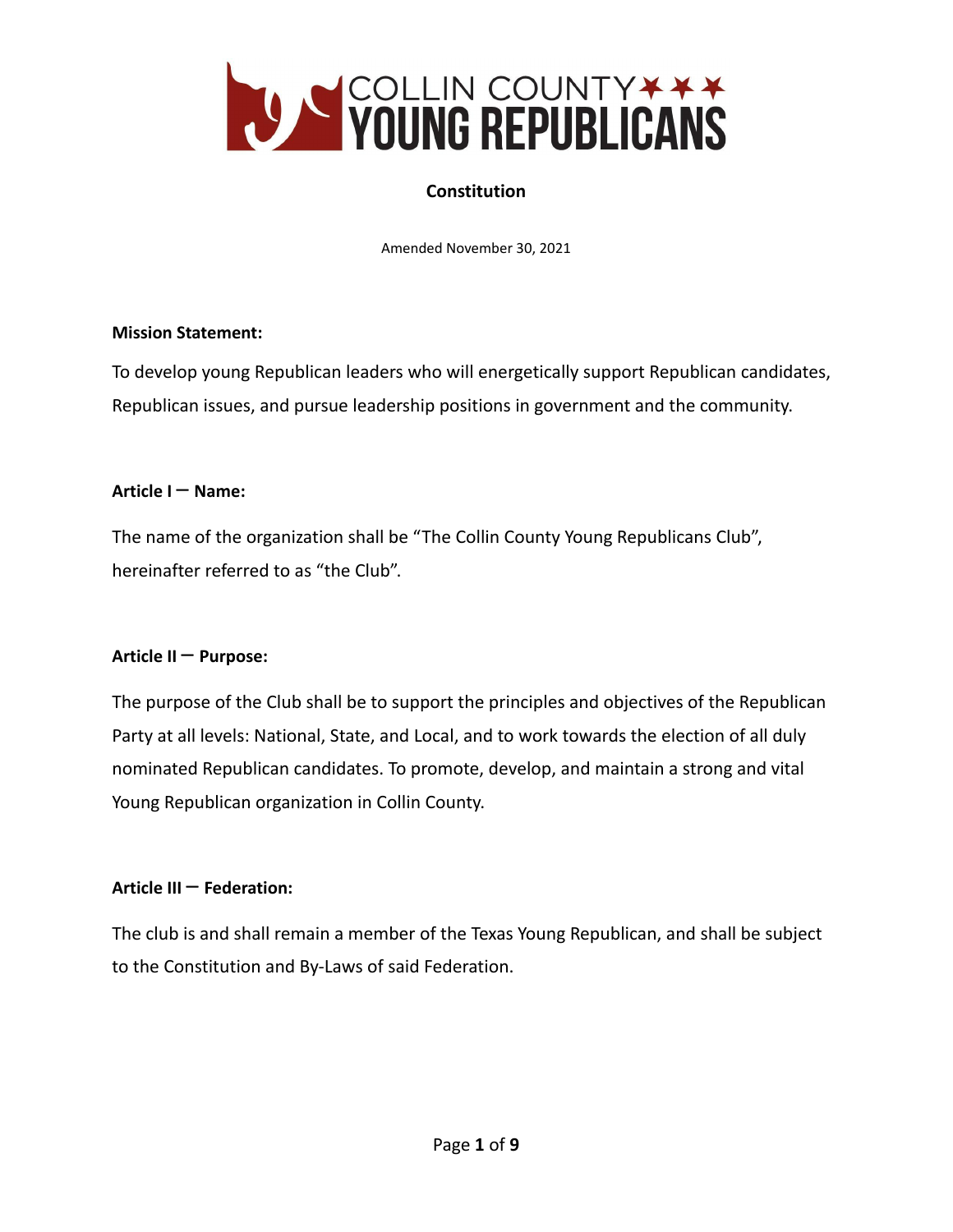#### **Article IV** – **Meetings:**

- i. Regular Meeting: The Club shall hold its regular meetings once a month at a time, date, and location to be determined by the Club Officers.
- ii. Special Meeting: Special meetings may be called at any time by the Chair or a majority of the Club Officers.
- iii. Quorum: Twenty-five percent (25%) of the active membership of the Club shall constitute a quorum.
- iv. Robert's Rules of Order: Except where inconsistent with this Constitution, the rules of the newest revised edition of Robert's Rules of Order shall apply.

#### **Article V – Membership:**

- i. Active Members:
	- a. Dues for singles: \$15 couples \$25
	- b. Dues shall be paid on a yearly basis form join date and shall constitute a renewal of membership
	- c. Between the ages of eighteen (18) but no more than forty (40) of age inclusive.
	- d. Any citizen of the United States or non-citizen who has a currently pending legal application for citizenship
	- e. Maintain primary residence within or around Collin County
	- f. Dues must be paid within three (3) months after renewal date to maintain Active status
	- g. Must attend at least two (2) meetings of previous five (5) before any given meeting, and must not currently be serving as an officer of another club affiliated with the Texas Young Republican Federation, to cast a vote on any issue before the Active Membership.
- ii. Associate Members:
	- a. Dues for singles: \$15 couples \$25
	- b. Dues shall be paid on a yearly basis from join date and shall constitute a renewal of membership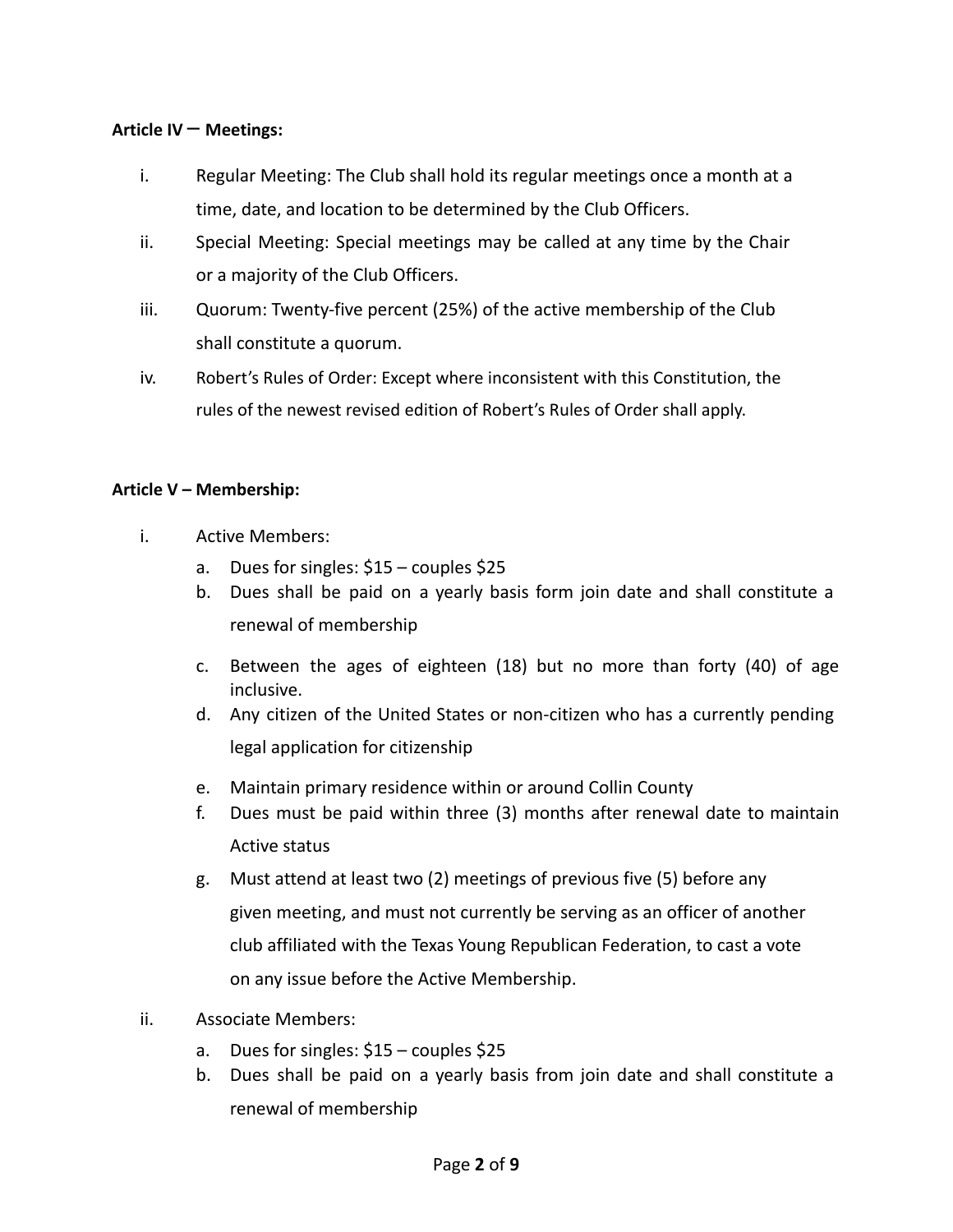- c. Any citizen, who meets eligibility requirements as defined above, but who does not meet the Active Member requirements
- d. Shall have all rights and powers of Active Members
- e. Cannot vote in the club elections or hold office
- iii. Contributing and Honorary Members:
	- a. There shall be Three (3) classes of Contributing or Honorary Membership
		- i. Supporting Member: \$100
		- ii. Sustaining Member: \$250
		- iii. Patron Member: \$500
	- b. These members are awarded with an Associate Membership pending a vote of seventy-five (75%) of the Club Officers
	- c. Active Members can be awarded one (1) of these classes, if they meet the proper criteria of Active Membership
- iv. Expulsion of Members:
	- a. Active members on affirmative vote of no less than seventy-five percent (75%)
	- b. Present and voting at any Regular or Special Meeting of the Club
	- c. After presentation of evidence with the criteria
		- 1. Specific charges against the Member in question must be presented to the Club Officers
		- 2. Club Officers must notify the Member of said charges and must give the Member a fair and reasonable opportunity to respond to the same
		- 3. The Club Officers shall thereafter pass a resolution on the question of expulsion to be voted on by Active Members
	- d. The Club Officers maintain the right to expel Members without a vote of Active Members, but with an affirmative vote of sixty-six (66%) of Club Officers, due to extraordinary circumstances
	- e. The Club Officers shall inform the Active Members as the next Regular meeting of their actions and the extraordinary circumstances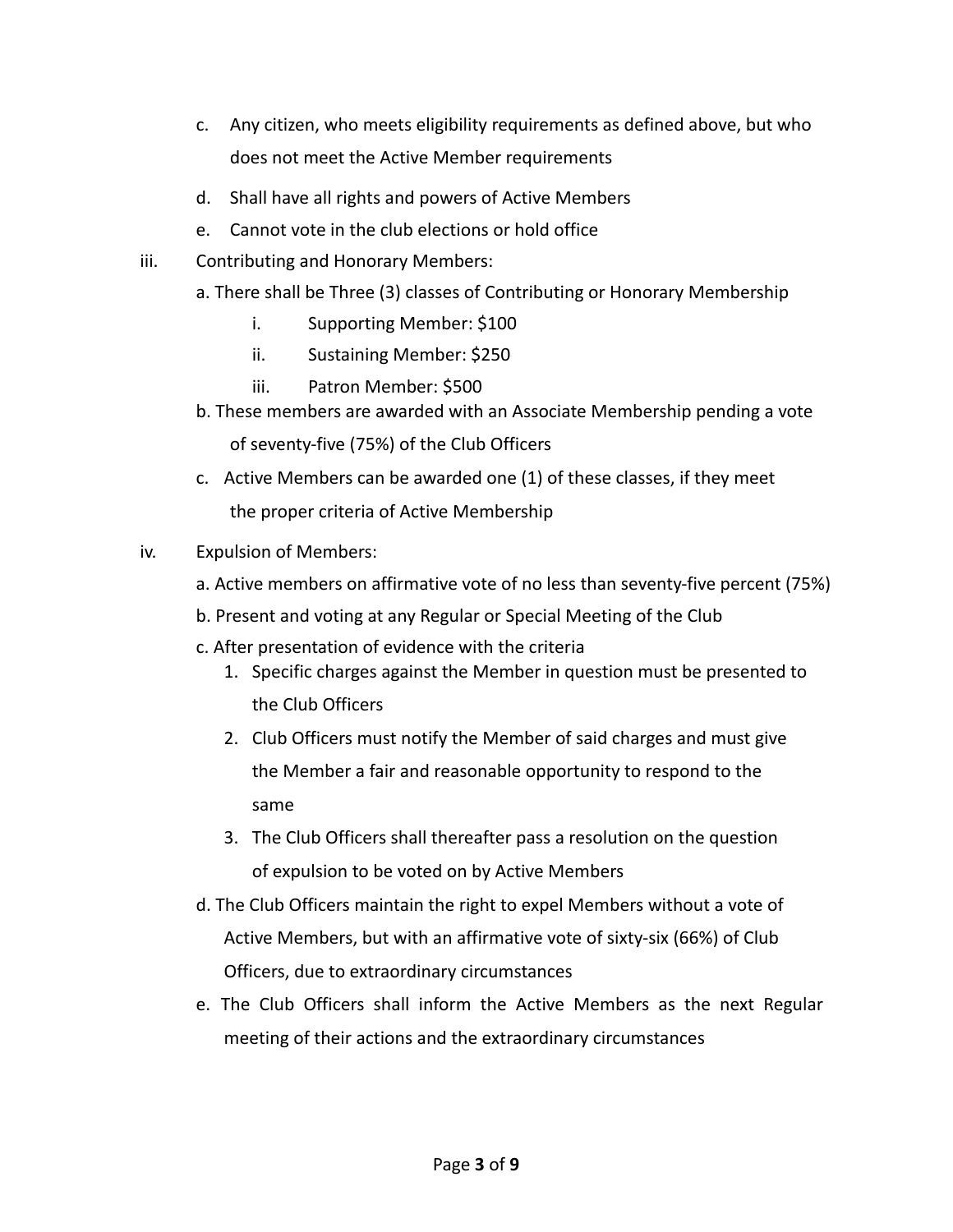#### **Article VI – Officers:**

- i. General Provisions
	- a. Officer elections shall be held during a Regular Meeting in July
	- b. All Officers shall hold office from time of election until their duly elected successors take office or until the office is declared forfeited, as set forth below
	- c. Officers shall serve without compensation
	- d. Officers must demonstrate they voted in at least one (1) of three (3) last Republican Primaries or take the Party Oath of Affiliation
	- e. Officers may fill more than (1) position if no nominee is presented and upon appointment of the Club Chair
	- f. Officers may serve as many terms as wanted provided they are elected through a fair election system
		- 1. Chair shall not serve more than two consecutive terms or until another Chair is elected in a fair election
	- g. Vacancies in office shall be declared upon an approved resolution by affirmative vote of sixty-six (66%) of present Club Officers at any Regular or Special meeting
	- h. Club Officers are to submit an expenditure form to Treasurer to be approved by the Chair or the Vice Chair
		- 1. If Treasurer position is vacant, form shall be submitted to Chair and approved by both Chair and Vice Chair
- ii. Titles and Duties
	- a. Chair:
- 1. Shall preside over all meetings of the Club and the Club Officers.
- 2. Shall have the power to:
	- A. Appoint committees
	- B. Modify existing job descriptions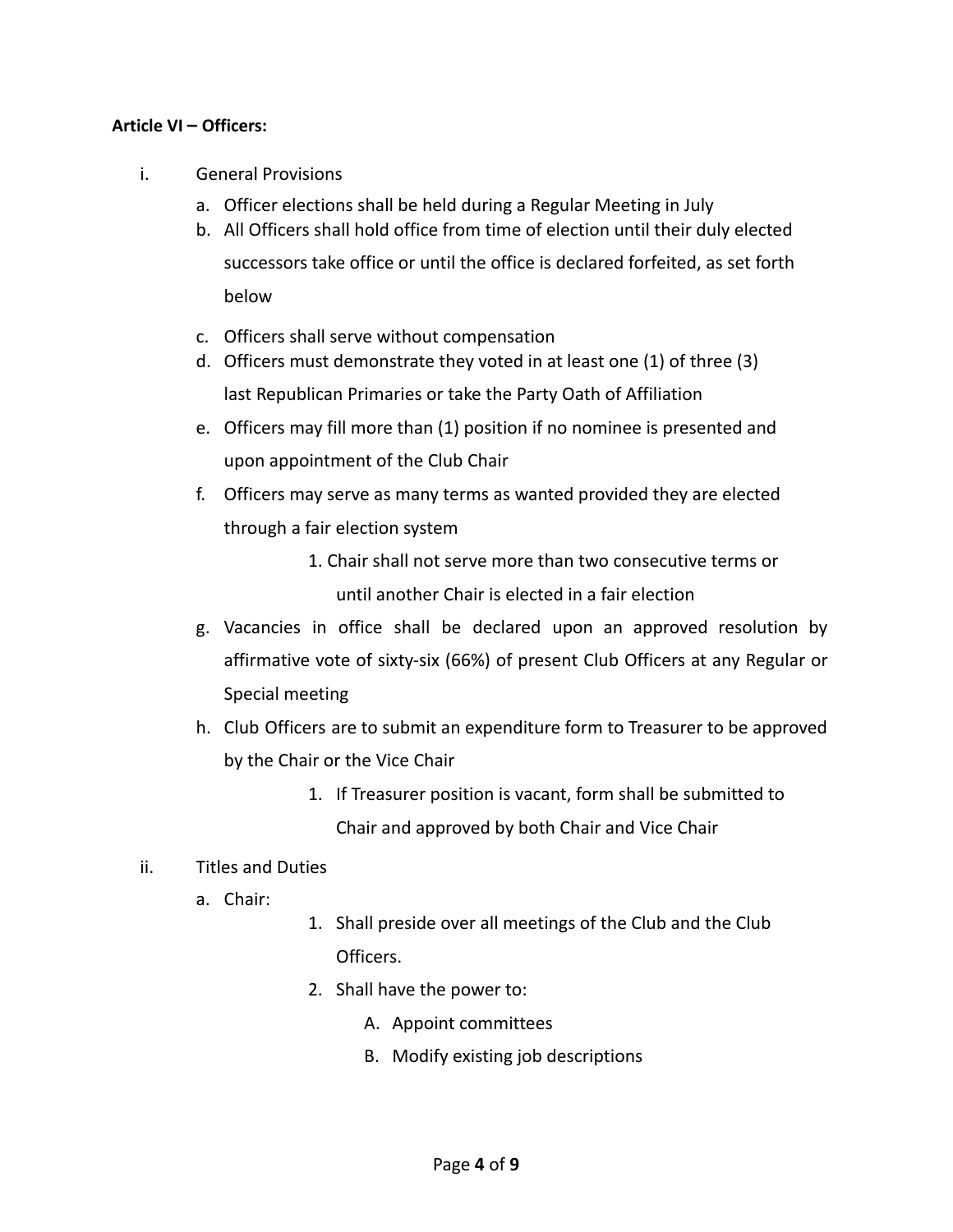- C. Create or terminate non-voting Board positions, subject to confirmation by a majority of the voting members of the Board.
- D. Supervise activities of the club
- E. Set agendas for meetings
- F. Bestow honors
- 3. Perform all duties inherent to said office
- b. Chair Emeritus:
	- 1. Shall be held by the immediate past Chair, upon the conclusion of their term.
	- 2. In the event the immediate past Chair ages out of eligibility as an Active Member, they will immediately become an Associate Member, and may still hold the office of Chair Emeritus.
- c. Vice Chair:
	- 1. Shall assume all responsibilities of the Chair in that officer's absence.
	- 2. Shall perform any and all other responsibilities as requested by the Chair.
- d. Treasurer:
	- 1. Shall be responsible for collecting and distributing Club funds pursuant to the direction of the Board of Directors.
	- 2. Shall maintain primary Club bank account.
	- 3. Shall ensure bank account signers include the current Chair, Treasurer, and Vice Chair.
	- 4. At the end of a term, shall ensure the incoming Chair, Treasurer, and Vice Chair are signers on the bank account.
	- 5. Shall at all times coordinate closely with the Chair to ensure both efficiency and integrity with respect to the financial affairs of the Club.
- e. Secretary: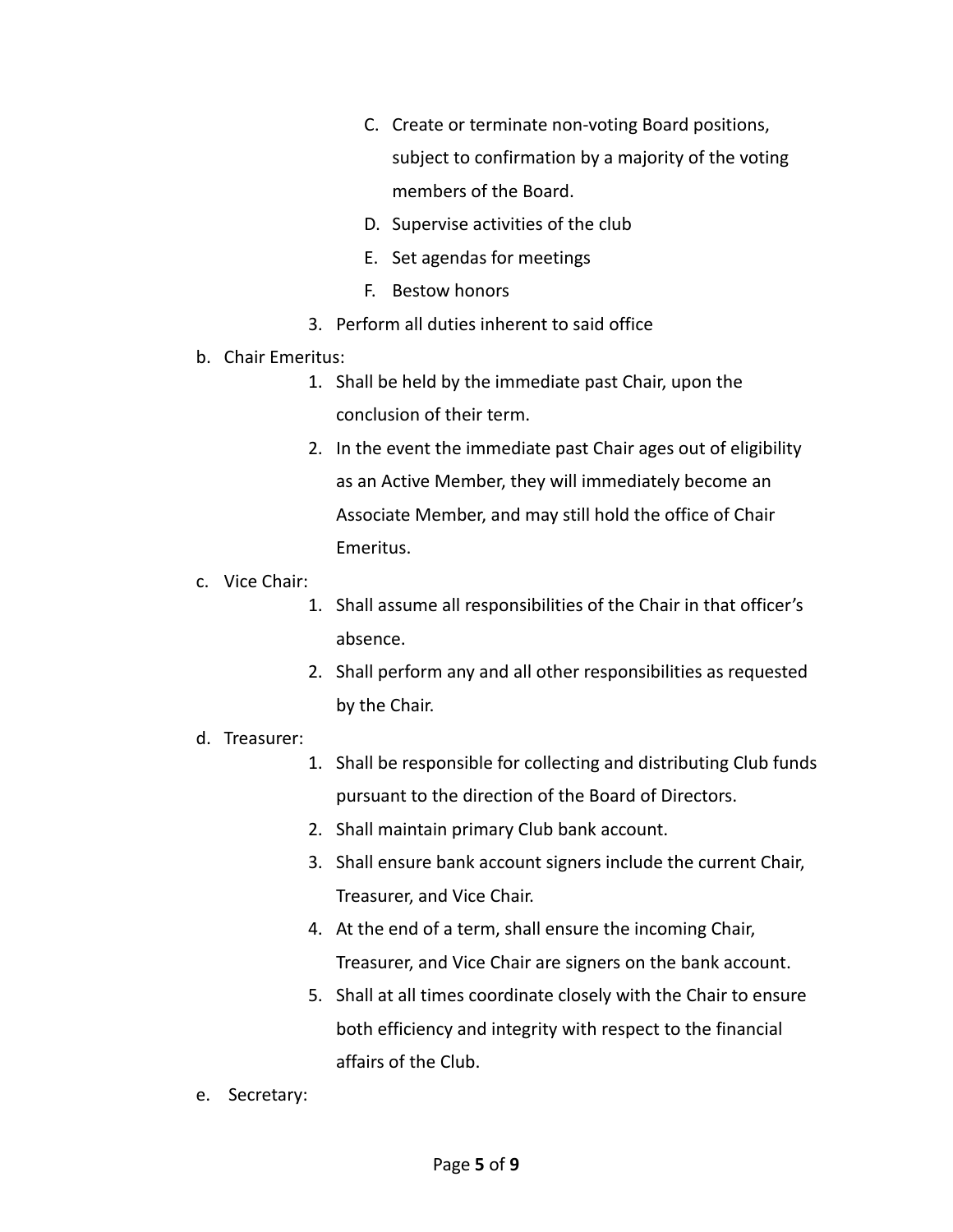- 1. Shall be responsible for taking appropriate minutes of the Club and of the Board of Directors and shall assist the Chair and the Board of Directors in coordinating Club activities.
- 2. Shall coordinate with selection and reserving of meeting facilities.
- 3. Shall coordinate with the Treasurer to ensure club roster is up to date.
- 4. Shall keep the external contact list up to date.

# **Article VII** – **Board of Directors**

The Board of Directors ("Board") shall consist of the Club Officers and non-voting positions appointed by the Chair. The Board shall manage the affairs of the Club, subject to the approval of the Membership, and confirm the Chair's creations and appointments of nonvoting Board positions. The Board shall meet quarterly outside of regularly scheduled meetings of the Club or when called by the standards outlined for a "Special Meeting".

# **Article VIII** – **Elections**

- i. Nominations: At the regular meeting of the Club in July, elections of Club Officers shall take place. The Chair shall appoint and Executive Secretary for the proceedings. Nominations for each Club Officer position shall be taken from the floor and a second shall be required. Thereafter, the Executive Secretary shall compile a list of all nominees and each office shall be voted upon.
- ii. Voting: Only those persons who are demonstrated Active Members of the Club shall be eligible to vote. Voting in all contested races shall be by secret ballot. If no candidate obtains a majority of the first ballot, a run-off election will immediately be held between the two receiving the most votes. In the event of a tie, a second vote will be taken immediately; if the second vote fails to break the tie, the outgoing Club Officers will determine the winner.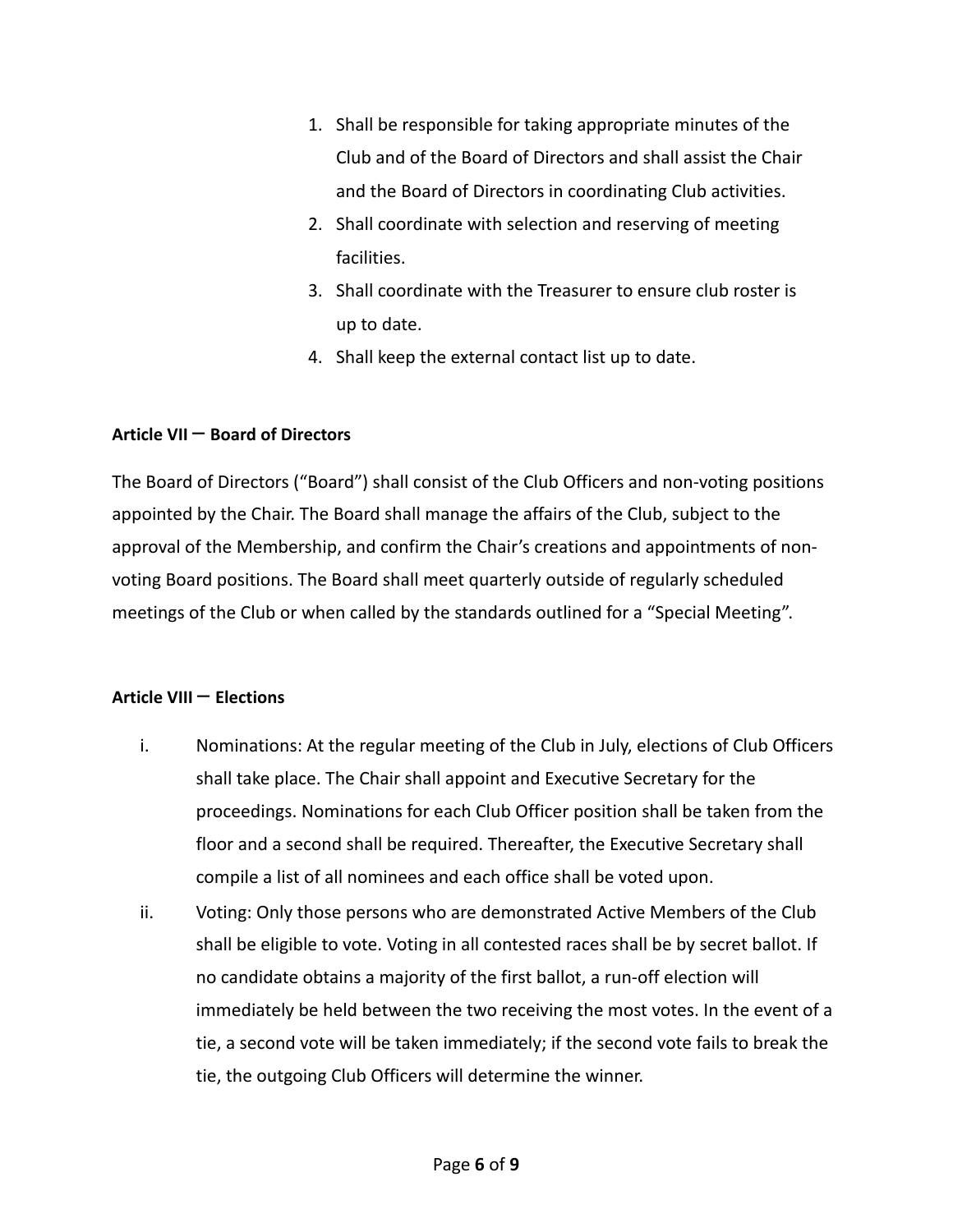- iii. Special Elections
	- a. Upon the Board's passing of a resolution declaring a vacancy in office as required in Article VI, the club shall hold a special election to select a new officer to fill the vacant Club officer position.
	- b. The special election shall be held at the first regular meeting of the Club following the declaration of a vacancy in office, or in a special meeting called by the Board before the regular meeting.
	- c. The special election shall be conducted in the same manner as prescribed by Article VIII for the regular elections held in July.
- iv. Requirements for Club Officer Candidacy
	- a. A candidate for Club Officer must be an active member of the Club, as defined in Article V Membership. Active membership must be obtained at least one month prior to the Regular or Special Meeting in which the Club Officer election is held,
	- b. A candidate for Club Officer must have attended at least two of the five Regular Club Meetings preceding the Regular or Special Meeting in which the Club Officer election is held.
	- c. All requirements by the Club Constitution for Club Officer Candidacy are applicable to both current Club Office holders seeking re-election or an additional, non-consecutive term and active members who have not previously held a particular office being sought.

## **Article IX – Endorsements:**

i. Neutrality<sup>1</sup>: The Club shall in no way endorse or oppose the candidacy of any Republican prior to the final results of the Republican primary election with the following exception: the current officers of the Club, by unanimous vote, may choose to have the Club publicly endorse in a Republican primary if the Republican candidate is

<sup>1</sup> December 7, 2021: Pursuant to Article X - Miscellaneous iv. Interpretation, the Board determined that the rule prohibiting the club from endorsing or opposing candidates in Republican primary elections also prohibits the club from submitting resolutions requesting the Texas Young Republican Federation Board to endorse in primaries.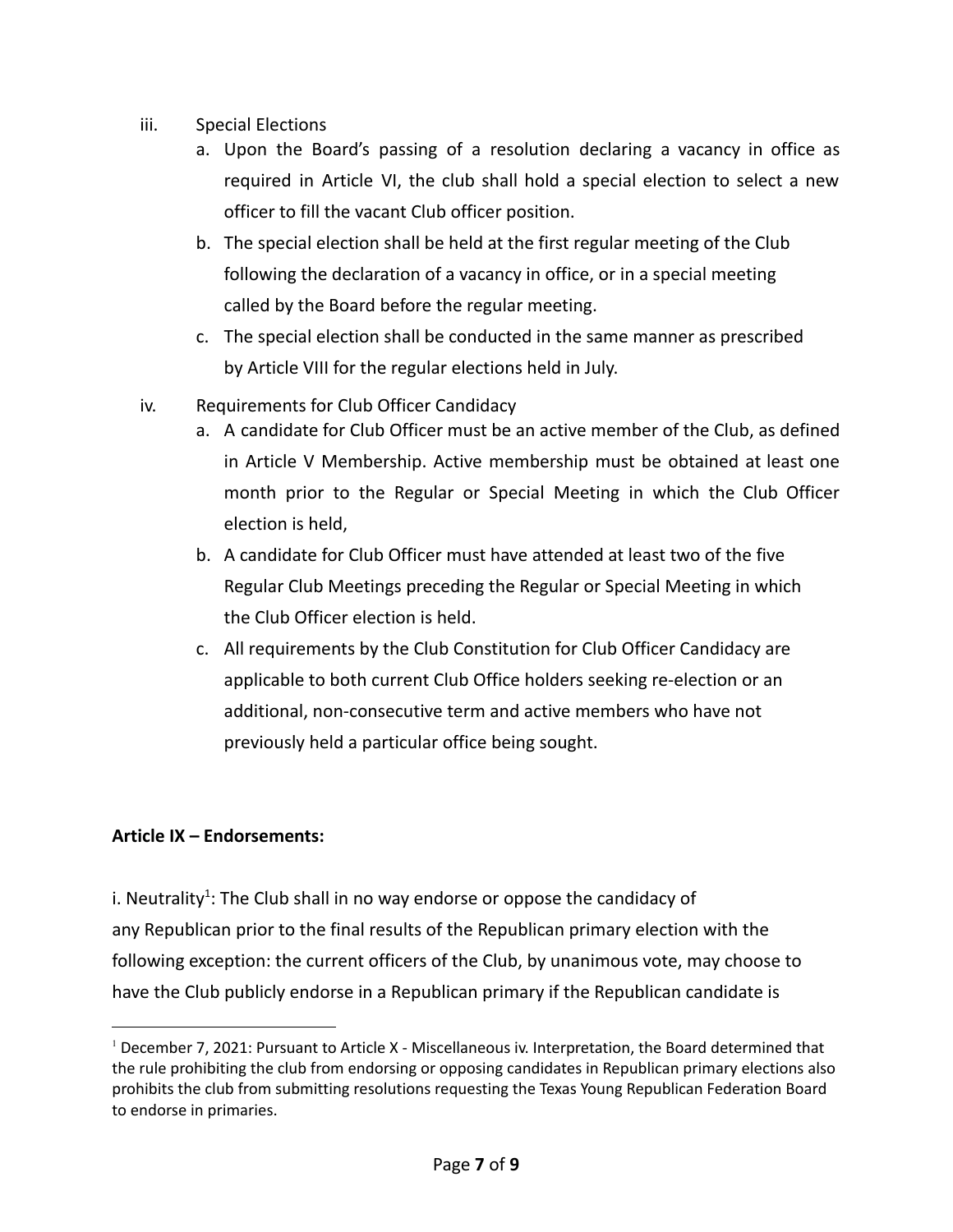currently serving or has previously served as an elected board member of the Club, and where the candidate's sought-after office's jurisdiction includes Collin County in full or in part. Should multiple candidates within the same Republican primary race meet these requirements, the current officers may choose to endorse one or more candidates within the same race and not be limited to a single endorsement.

## **Article X – Miscellaneous:**

- i. State Convention: A majority of the Club Officers shall select the delegates and alternates to represent the Club at the State Convention. The Chair shall determine the placement of delegates in State Convention Committees.
- ii. Club Tax Status: The Club Officers shall have the power to determine the best tax status for the Club to operate under and the power to apply for said tax status. The Club is a non-profit organization and wishes to be recognized and treated as such for tax purposes. Should any provision contained in this Constitution from obtaining or maintaining its non-profit tax-exempt status, such offending provision is hereby declared void.
- iii. Non-Discrimination: The Club opposes any type of discrimination an recognizes the Rights of all Americans as enshrined in the Constitution and Laws of the United States and the State of Texas and the right of any person to join the club shall not be abridged in keeping with accordance with defined "Active Membership" standards.
- iv. Interpretation: Any dispute or question concerning the interpretation or meaning of this Constitution shall be determined by a meeting of the Board of Directors.
- v. Bylaws: The Club Constitution and Bylaws are henceforth separate documents.

## **Article XI – Amendment**

Any proposed amendment to this Constitution shall first be submitted in writing two (2) weeks prior to a Regular Meeting to the Board of Directors. At the next Regular Meeting, the